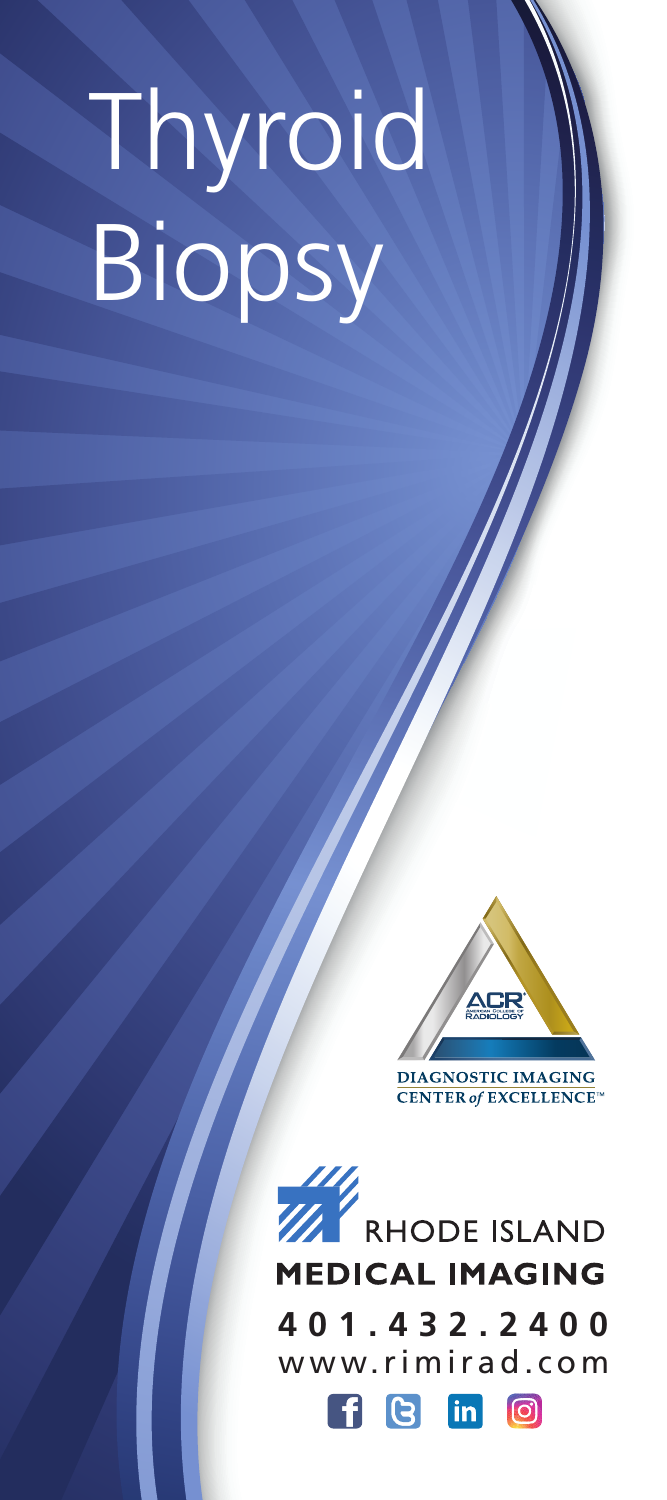#### **What is the Thyroid?**

The thyroid is a butterfly shaped endocrine gland that is normally located in the lower front of the neck. The thyroid's job is to produce hormones that are secreted into the blood and carried to every tissue in the body.



Thyroid hormones help the body use energy, stay warm and keep the brain, heart, muscles and other organs working properly.

# **What is a Thyroid Biopsy?**

A thyroid biopsy is a procedure in which a small sample of tissue is removed from the thyroid gland and examined under a microscope.

A thyroid biopsy is performed to determine the cause of a lump or nodule found in the thyroid gland. Lumps in the thyroid gland may be discovered during a physical examination or seen on a thyroid ultrasound.

#### **Preparation**

Before you have a thyroid biopsy, be sure to tell the RIMI provider if you:

- Have any allergies to medications.
- Take any medications regularly. Be sure the provider knows the names and doses of all your medications.
- Have been told that you have a bleeding problem.
- Are or might be pregnant.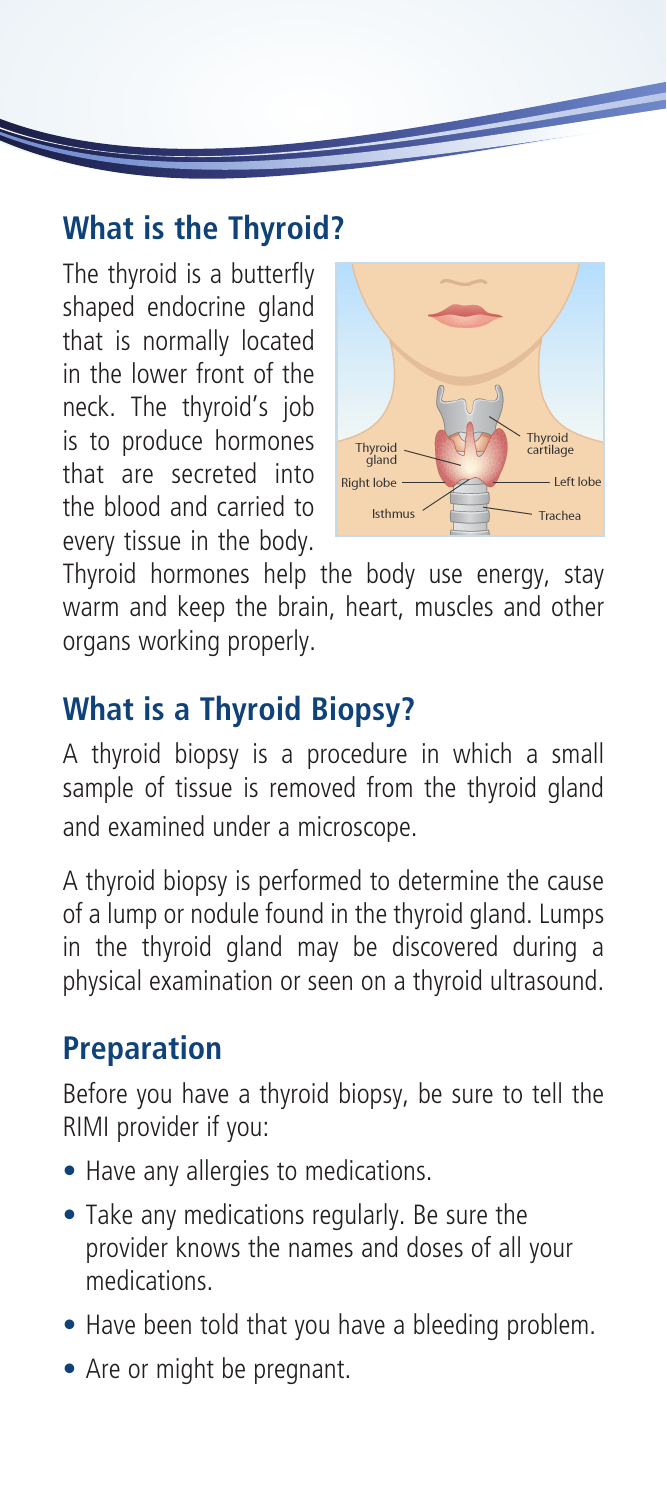- Take aspirin or other blood thinners.
- There is no need to stop taking Coumadin®, Plavix or other blood thinners prior to the thyroid biopsy.

### **Procedure**

During the test, you will lie on your back with a pillow under your shoulders, your head tipped backward, and your neck extended. This position pushes the thyroid gland forward, making it easier to perform the biopsy. It is important to remain very still during the procedure. Try not to cough or swallow when the needle is in place.

- Before a needle biopsy, your RIMI provider will clean the skin over your thyroid gland with antiseptic solution.
- Using ultrasound guidance, your provider then inserts a thin needle into your thyroid gland and removes a small amount of thyroid cells. This will be repeated several times. A needle biopsy takes about 5 to 10 minutes.
- Cells from your thyroid gland are sent to a laboratory for examination.
- After a needle biopsy, the biopsy site is covered with a clean bandage.
- Your provider will communicate the results with you in a few days.